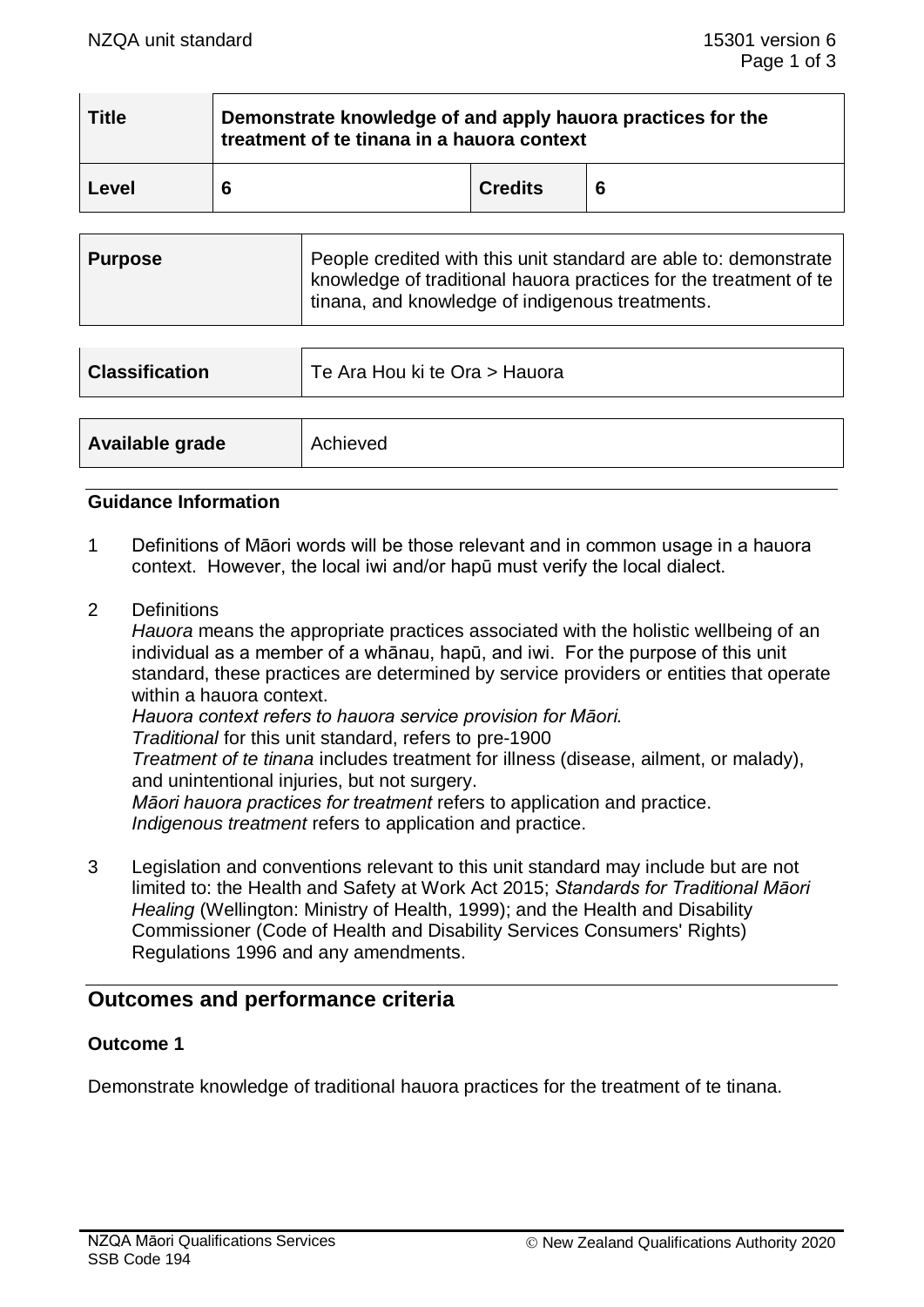### **Performance criteria**

1.1 Traditional hauora practices are explained in relation to the treatment of te tinana.

Range evidence of three hauora practices is required.

1.2 Traditional hauora practices are analysed in relation to the treatment of te tinana.

Range evidence of three hauora practices is required.

1.3 Research on traditional hauora practices in terms of their advantages and disadvantages of te tinana.

Range evidence of three hauora practices is required.

1.4 Assess the effectiveness of traditional hauora practices of te tinana.

Range evidence of three practices is required.

#### **Outcome 2**

Demonstrate knowledge of indigenous treatments.

## **Performance criteria**

| 2.1 | Identify indigenous treatments.                                               |                                                                         |  |
|-----|-------------------------------------------------------------------------------|-------------------------------------------------------------------------|--|
|     | Range                                                                         | evidence of three indigenous treatments is required.                    |  |
| 2.2 | Explain indigenous treatments.                                                |                                                                         |  |
|     | Range                                                                         | evidence of three indigenous treatments is required.                    |  |
| 2.3 | Analyse indigenous treatments in terms of their advantages and disadvantages. |                                                                         |  |
|     | Range                                                                         | evidence of three indigenous treatments is required.                    |  |
| 2.4 |                                                                               | Assess the effectiveness of indigenous treatments with Maori treatment. |  |
|     | Range                                                                         | evidence of one treatment is required.                                  |  |

| <b>Planned review date</b> | 31 December 2022 |
|----------------------------|------------------|
|----------------------------|------------------|